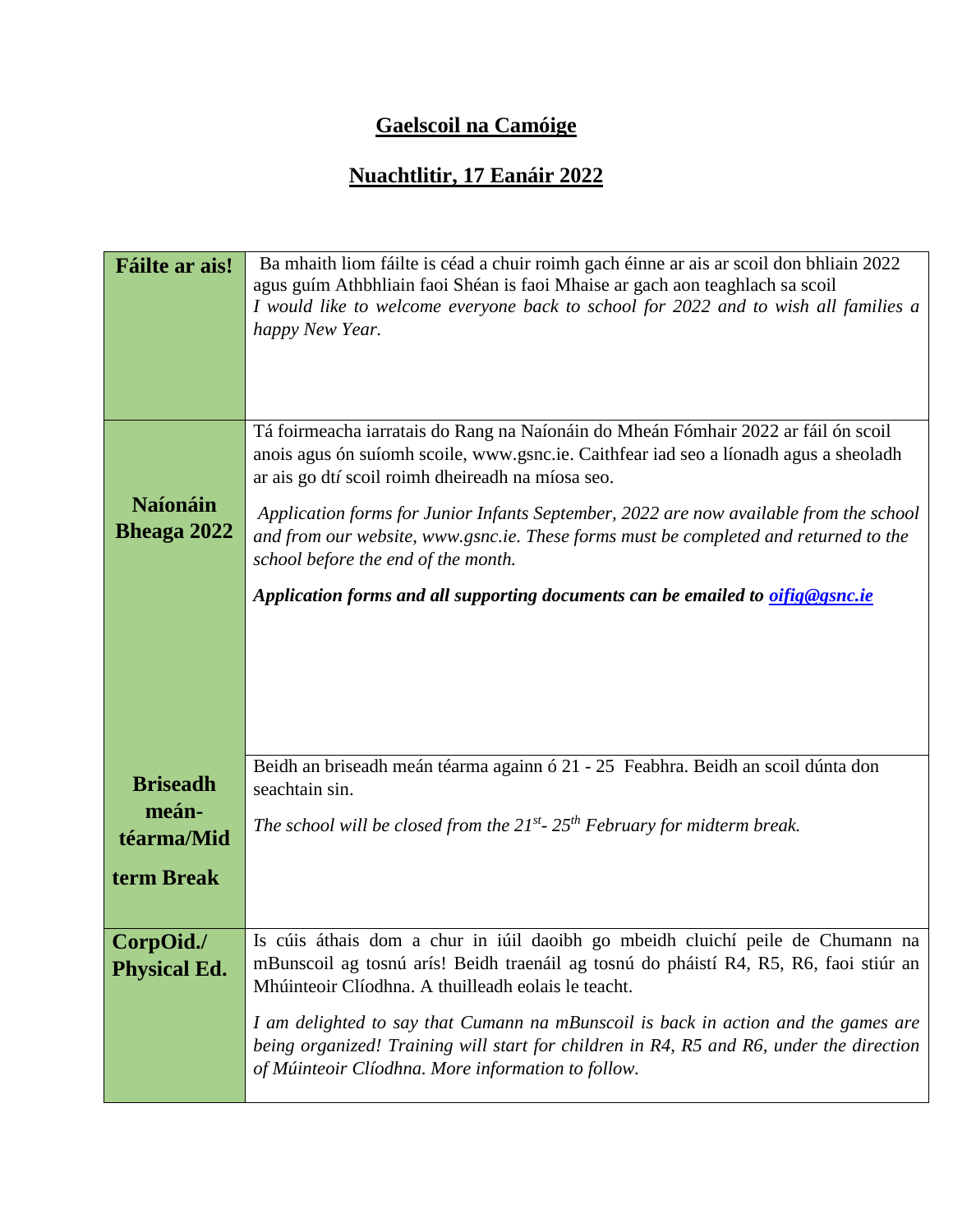|                     | Is foinese tacaíochta den scoth é Cumann na Cloigthí, agus tá Shane Treanor ag eagrú<br>Bliotz Peile do bhuachaillí R5 & R6, ar an 2 Feabhra ar Bhóthar na Mainistreach. Tá<br>bliotz eagraithe freisin do chailíní R5 & R6 don 3 Feabhra. Mo bhuíochas le Shane.<br>A Thuilleadh eolais le teacht ón Múinteoir Sinéad Ní Dhurcáin.<br>Tá ranganna cispheile tosnaithe sa scoil do Ranganna 1-6 agus ag éirí go breá leo.<br>Round Towers GAA Club are a fantastic support to our school and we are delighted to |
|---------------------|------------------------------------------------------------------------------------------------------------------------------------------------------------------------------------------------------------------------------------------------------------------------------------------------------------------------------------------------------------------------------------------------------------------------------------------------------------------------------------------------------------------|
|                     | say that Shane Treanor is planning a Footabll Blitz on $2^{nd}$ February on the Astro Pitch<br>on Monastery Road, at 10am for Boys Rang 5 & Rang 6.<br>There is also a Football Blitz planned for the Girls, Rang 5 & Rang 6, on the $3^{rd}$<br>February. Many thanks to Shane. More information regarding training to follow from<br>Múinteoir Sinéad Ní Dhurcáin.                                                                                                                                             |
|                     | $Ist-Gth$ classes have started Basketball lesson. These lessons will continue for another 10<br>weeks and the children are enjoying the fun.                                                                                                                                                                                                                                                                                                                                                                     |
| Leathlá/Half<br>Day | Meabhrucháin/ Reminder<br>Beidh leathlá ar Dé Máirt, 25 Eanáir, le traenáil foirne sa Churaclam Teanga Bunscoile<br>a éascú.                                                                                                                                                                                                                                                                                                                                                                                     |
|                     | There will be a half day on Tuesday, 25th January, to facilitate staff training in the<br>Primary Language Curriculum.                                                                                                                                                                                                                                                                                                                                                                                           |
|                     | Naíonáin Bheaga, Naíonáin Mhóra/ Junior & Senior Infants : 11.30<br>Rang 1 & Rang 4:11.45<br>Rang 2, Rang 3, Rang 5, Rang 6:12.00                                                                                                                                                                                                                                                                                                                                                                                |
|                     |                                                                                                                                                                                                                                                                                                                                                                                                                                                                                                                  |
|                     |                                                                                                                                                                                                                                                                                                                                                                                                                                                                                                                  |
|                     |                                                                                                                                                                                                                                                                                                                                                                                                                                                                                                                  |
|                     |                                                                                                                                                                                                                                                                                                                                                                                                                                                                                                                  |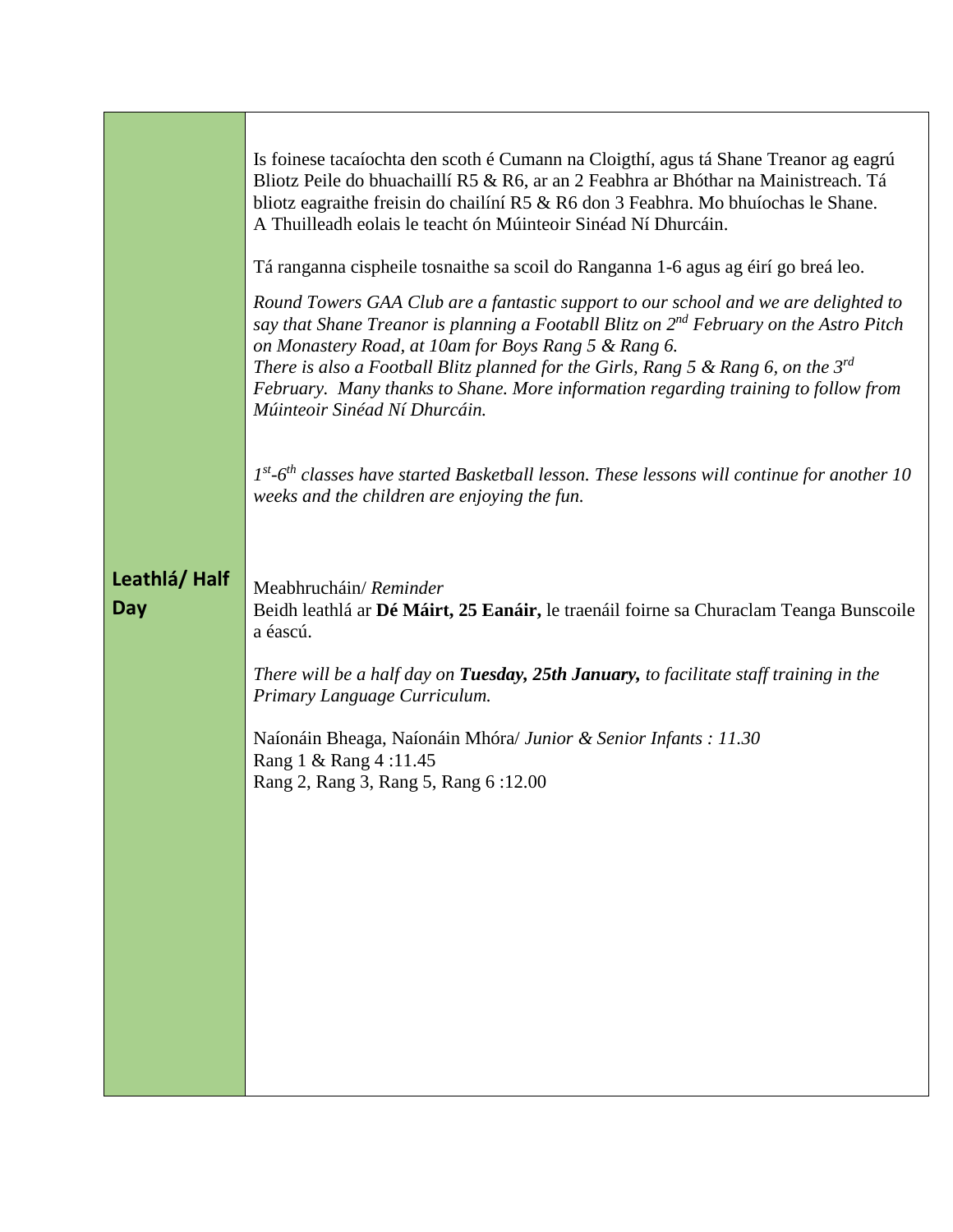|                                                                               | Message from the Parish:                                                                                                                                                                                             |
|-------------------------------------------------------------------------------|----------------------------------------------------------------------------------------------------------------------------------------------------------------------------------------------------------------------|
| <b>Na</b><br>Sacraimintí/<br><b>The</b><br><b>Sacraments-</b><br>ón bParóiste | The Sacramental Registration forms for those wishing to receive the Sacraments of First<br>Reconciliation, First Holy Communion and Confirmation in our Parish this year are<br>now available on our Parish website. |
|                                                                               | Parents are invited to register their children with the Parish if they wish them to receive<br>these Sacraments.                                                                                                     |
|                                                                               | The registration forms are available at www.clondalkinparish.com                                                                                                                                                     |
|                                                                               | The link is in the menu column on the left hand side of the webpage.                                                                                                                                                 |
|                                                                               | The closing date for registration is 28th February 2022.                                                                                                                                                             |
|                                                                               |                                                                                                                                                                                                                      |
| Polasaí                                                                       | Rinne an Bord Bainistíochta athbhreithniú ar an bpolasaí Frithbhulaíocht i Téarma 1.                                                                                                                                 |
| Frith-<br><b>Bhulaíocht</b>                                                   | Mo bhuíochas le tuismitheoirí agus le páistí a ghlac páirt sa suirbhé. Féach ar an<br>bpolasaí ceangailte.                                                                                                           |
| a                                                                             | The Board of Management revised our Anti-Bullying Policy during Term 1. Many thanks<br>to parents and children for their participation in our survey. Please see policy attached.                                    |
|                                                                               |                                                                                                                                                                                                                      |
| <b>Shannon</b>                                                                | Fáilte roimh Shannon Verdon-Byrne, a bheidh ag obair linn go dtí Mí Aibreán. Beidh<br>Shannon ag obair le gach rang, agus is cabhair iontach í don scoil.                                                            |
|                                                                               | A warm welcome to Shannon Verdon Byrne, who will be working with us until April.<br>Shannon will work with every class, and is a great help to the school.                                                           |
|                                                                               |                                                                                                                                                                                                                      |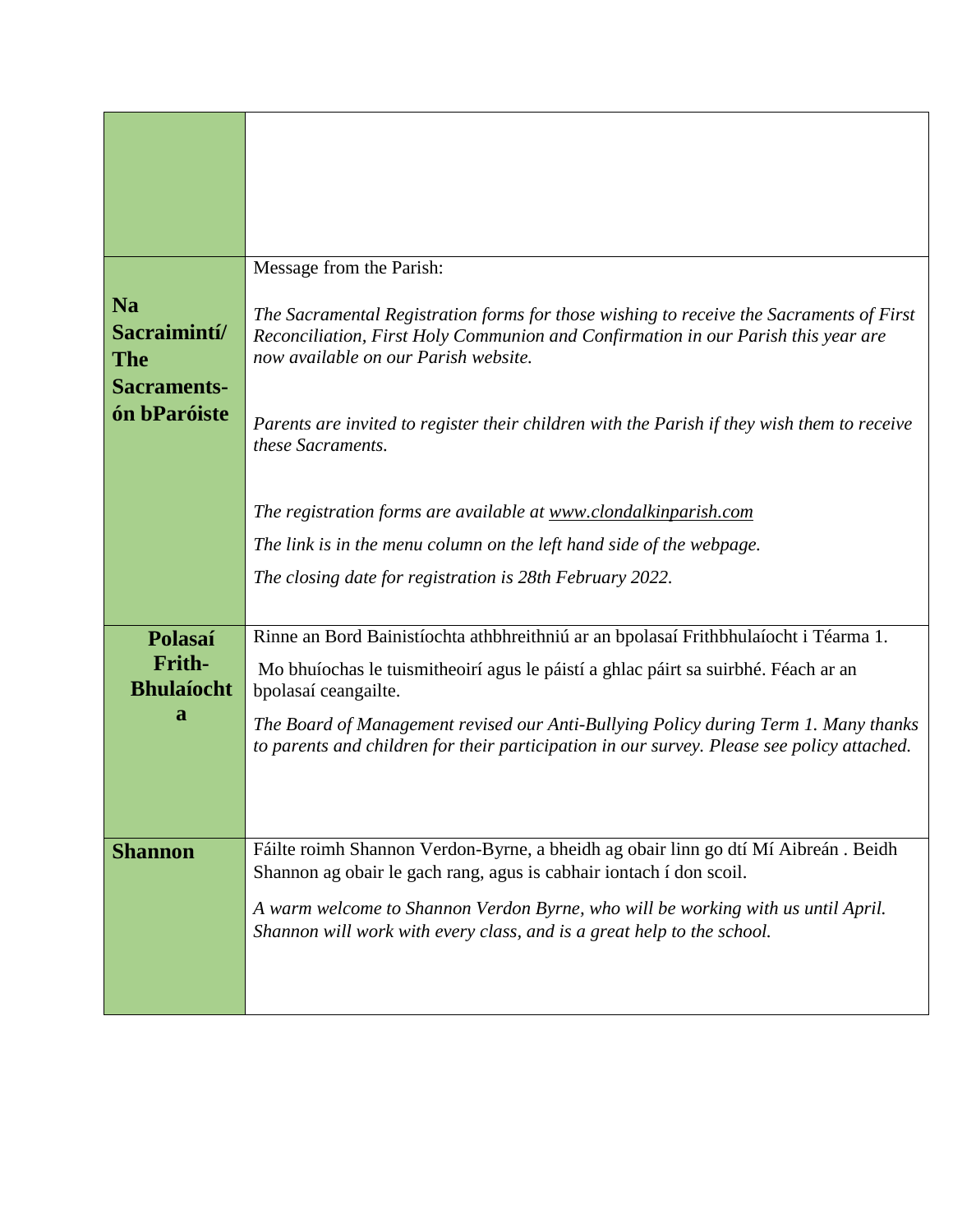| Ranganna           | Athbhliain faoi mhaise ó Aras Chrónáin. Beidh ranganna Gaeilge labhartha do Dhaoine                                                                                                      |
|--------------------|------------------------------------------------------------------------------------------------------------------------------------------------------------------------------------------|
| <b>Gaeilge san</b> | Fásta ag tosú arís ar an gCéadaoin 26ú Eanáir 2022. féidir leat clárú ag                                                                                                                 |
|                    | www.araschronain.ie                                                                                                                                                                      |
| Áras/Irish         |                                                                                                                                                                                          |
| <b>Classes in</b>  | Tá lascaine speisialta ar fáil do thuismitheoirí Gaelscoil na Camóige                                                                                                                    |
| the <b>Áras</b>    | (Code=GLGSNC2022) a chláraíonn roimh an Chéadaoin 26ú Eanáir. Le haghaidh                                                                                                                |
|                    |                                                                                                                                                                                          |
|                    | tuilleadh eolas gabh I dteagmháil linn san oifig ag 01-4574847 nó rang@araschronain.ie                                                                                                   |
|                    |                                                                                                                                                                                          |
|                    | Athbhliain faoi mhaise from everyone at ARAS CHRONAIN. Our Spoken Irish Classes                                                                                                          |
|                    | for Adults are due to start back next Wednesday 26th Jan 2022. You can enroll today at                                                                                                   |
|                    | www.araschronain.ie.                                                                                                                                                                     |
|                    |                                                                                                                                                                                          |
|                    | Special discounts available for parents of Gaelscoil na Camóige (Code=GLGSNC2022)                                                                                                        |
|                    | who register before next Wednesday 26th Jan. For further information feel free to                                                                                                        |
|                    |                                                                                                                                                                                          |
|                    | contact us at the oifig $(01-4574847)$ or rang@araschronain.ie                                                                                                                           |
|                    |                                                                                                                                                                                          |
|                    |                                                                                                                                                                                          |
|                    |                                                                                                                                                                                          |
|                    | Mar is eol daoibh, ta pleananna tógala ann do fhoirgneamh nua do Ghaelscoil na                                                                                                           |
|                    | Camóige ar an mbóthar Nangor, in aice le Gaelscoil Chluain Dolcáin.                                                                                                                      |
| <b>An Scoil</b>    |                                                                                                                                                                                          |
| <b>Nua-Nuacht</b>  | Tá Gaelscoil na Camóige ag Staid 3 faoi láthair, beagnach réidh le bogadh go Céim 4-sé                                                                                                   |
| is Déanaí          | sin, Céim na Foirgníochta.                                                                                                                                                               |
|                    |                                                                                                                                                                                          |
|                    | As you know, Gaelscoil na Camóige are awaiting a new school building on the Nangor                                                                                                       |
|                    | Road, beside Gaelscoil Chluain Dolcáin. This project is ongoing, and we are presently                                                                                                    |
|                    | at Stage 3 within the Department of Education.                                                                                                                                           |
|                    | We have been told that Stage 4 is imminent- Stage 4 is the final stage, Construction.                                                                                                    |
|                    |                                                                                                                                                                                          |
|                    | We will keep everyone informed of any further news/updates.                                                                                                                              |
|                    |                                                                                                                                                                                          |
|                    |                                                                                                                                                                                          |
|                    |                                                                                                                                                                                          |
|                    |                                                                                                                                                                                          |
|                    |                                                                                                                                                                                          |
| <b>CAIRDE</b>      | Dia daoibh everyone,                                                                                                                                                                     |
|                    |                                                                                                                                                                                          |
|                    |                                                                                                                                                                                          |
|                    | Happy new year to you all, the lifting of restrictions is providing us with a glimmer of<br>hope of getting back to a little bit of normality e.g. it would be great if we could see the |
|                    | return of our Family Fun day this summer! Fingers crossed.                                                                                                                               |
|                    |                                                                                                                                                                                          |
|                    |                                                                                                                                                                                          |
|                    | You will have seen that the money we raised for the Gaelscoil Ghasta has started to                                                                                                      |
|                    | bear fruit and the picnic tables have been assembled and are in place. The children will                                                                                                 |
|                    | most certainly get good use out of them as the weather improves. You will soon see                                                                                                       |
|                    | interactive play boards popping up and we are currently sourcing an outdoor play                                                                                                         |